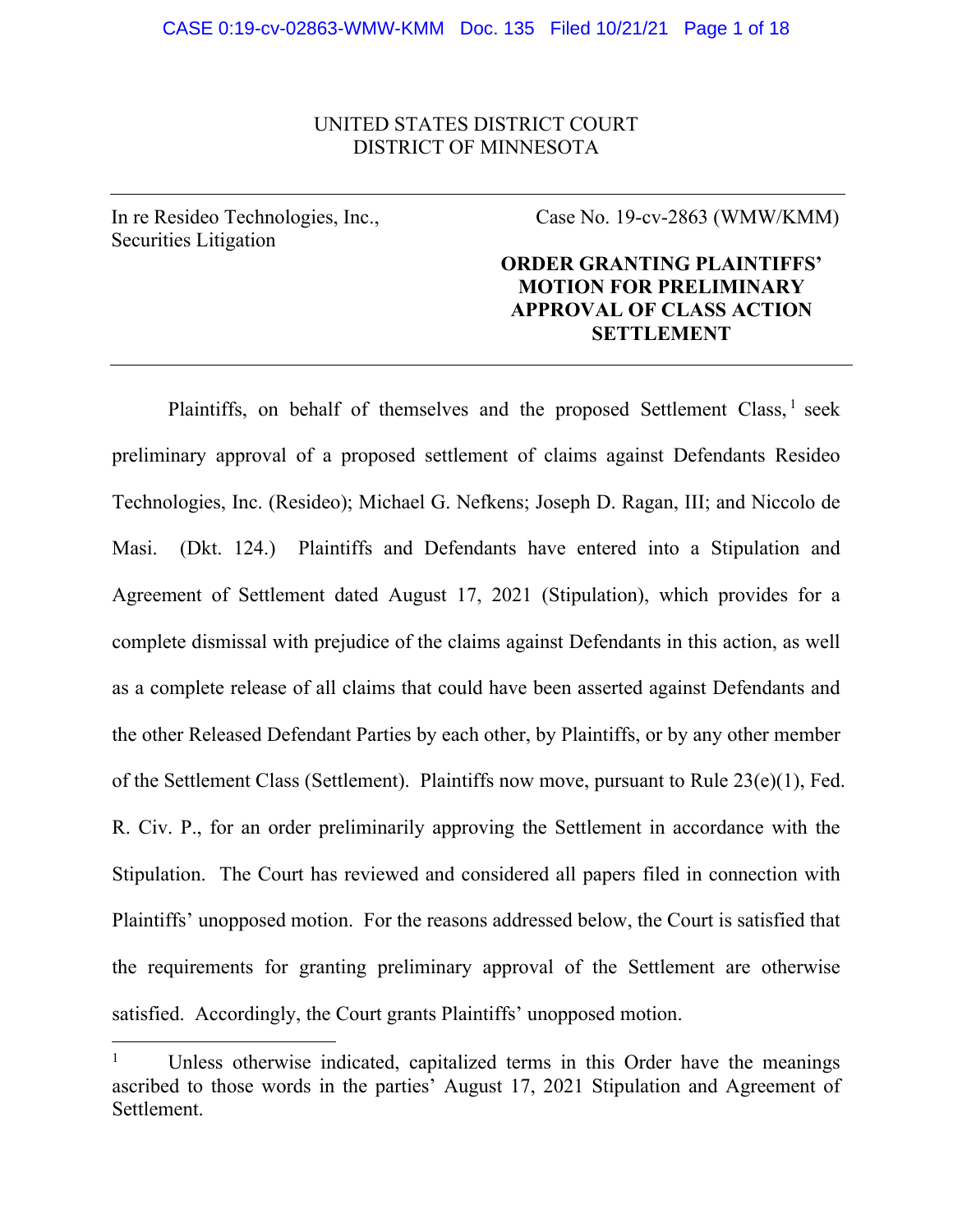### **FINDINGS OF FACT, CONCLUSIONS OF LAW AND ORDER**

1. **Class Certification for Settlement Purposes** – Pursuant to Rule 23, Fed. R. Civ. P., the Court certifies, solely for purposes of effectuating the proposed Settlement, a class consisting of all persons and entities who or which purchased or otherwise acquired the common stock of Resideo during the period from October 15, 2018, through November 6, 2019, inclusive, and were damaged thereby. Excluded from the Settlement Class are: (i) Defendants; (ii) Honeywell International Inc. (Honeywell); (iii) the officers and directors of Defendants and Honeywell during the Class Period; (iv) Immediate Family of the Individual Defendants and of the excluded officers and directors; (v) any entity in which any Defendant, any excluded officer or director, or any member of their Immediate Family has or had a controlling interest; (vi) any affiliates, parents or subsidiaries of Defendants and Honeywell; (vii) the legal representatives, agents, affiliates, heirs, successors, or assigns of any of the foregoing, in their capacities as such; and (viii) those who timely and validly request exclusion from the Settlement Class in accordance with the requirements set forth in the Notice, or who are otherwise excluded by the Court.

2. **Class Findings** – Pursuant to Rule 23(e)(1)(B)(ii), Fed. R. Civ. P., the Court finds that it likely will be able to certify the Settlement Class for purposes of the proposed Settlement. Specifically, the Court finds, for settlement purposes only, that each element required for certification of the Settlement Class pursuant to Rule 23(a), Fed. R. Civ. P., has been met or likely will be met: (1) the members of the Settlement Class are so numerous that their joinder in the Action would be impracticable; (2) there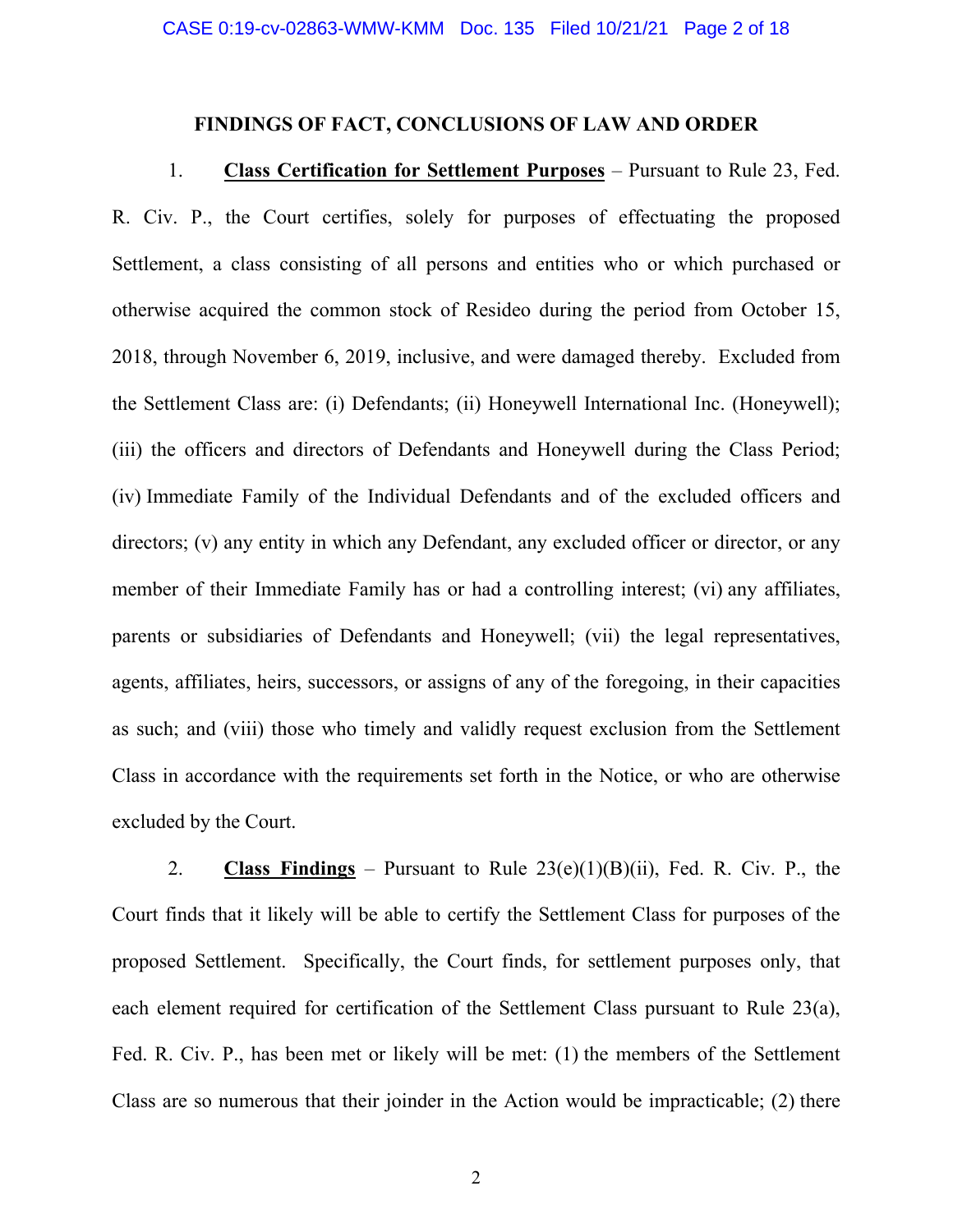#### CASE 0:19-cv-02863-WMW-KMM Doc. 135 Filed 10/21/21 Page 3 of 18

are questions of law and fact common to the Settlement Class; (3) the claims of Lead Plaintiffs in the Action are typical of the claims of the Settlement Class; and (4) Lead Plaintiffs and Co-Lead Counsel have and will fairly and adequately represent and protect the interests of the Settlement Class. The Court also finds, for settlement purposes only, that common issues of law and fact predominate over any questions affecting only individual members, and that a class action is superior to other available methods for the fair and efficient adjudication of the Action. *See* Fed. R. Civ. P. 23(b)(3).

3. The Court hereby finds and concludes that, pursuant to Rule 23, Fed. R. Civ. P.,, and for settlement purposes only, Lead Plaintiffs are adequate class representatives, and the Court certifies them as Class Representatives for the Settlement Class. The Court also appoints Co-Lead Counsel Entwistle & Cappucci LLP and Labaton Sucharow LLP as Class Counsel for the Settlement Class, pursuant to Rule 23(g), Fed. R. Civ. P.

4. **Preliminary Approval of the Settlement** – Plaintiffs' unopposed motion for preliminary approval of class action settlement, (Dkt. 124), is **GRANTED**. The Court hereby preliminarily approves the Settlement, as embodied in the Stipulation, and finds, pursuant to Rule  $23(e)(1)(B)(i)$ , Fed. R. Civ. P., that it likely will be able to grant final approval of the Settlement as being fair, reasonable and adequate to the Settlement Class pursuant to Rule 23(e)(2), Fed. R. Civ. P., subject to further consideration at the Settlement Hearing to be conducted as described below.

5. **Settlement Hearing** – Pursuant to Rule 23(e)(2), Fed. R. Civ. P., the Court will hold a hearing (Settlement Hearing) on January 27, 2022, at 9:00 a.m., either in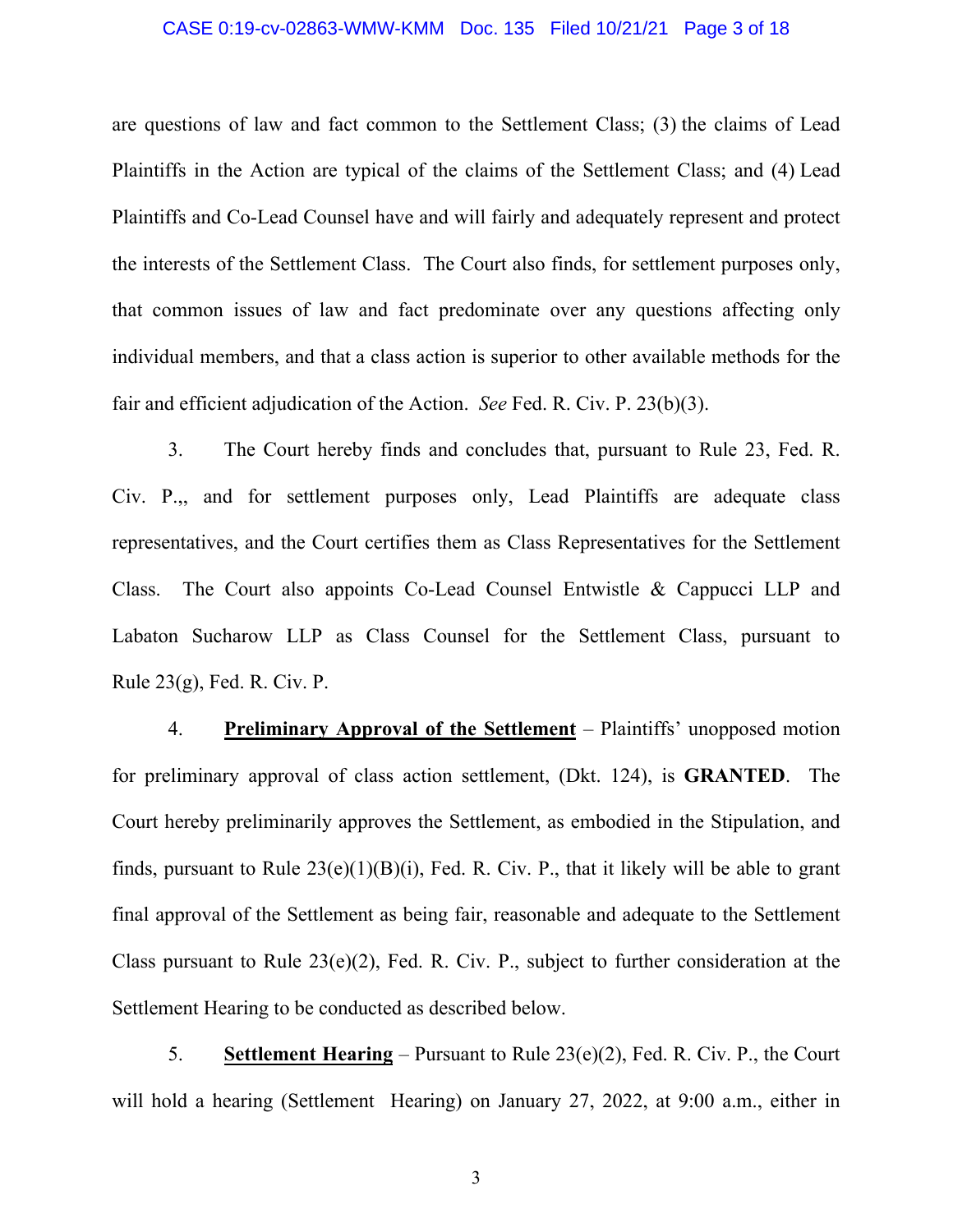person at the United States District Court for the District of Minnesota, Courtroom 7A, Warren E. Burger Federal Building and U.S. Courthouse, 316 North Robert Street, Saint Paul, MN 55101, or by telephone or video conference (at the discretion of the Court), for the following purposes: (a) to determine whether the proposed Settlement on the terms and conditions provided for in the Stipulation is fair, reasonable and adequate to the Settlement Class, and should be finally approved by the Court; (b) to determine whether a Judgment consistent with the form attached as Exhibit B to the Stipulation should be entered dismissing the Action with prejudice against Defendants; (c) to determine whether the proposed Plan of Allocation for the proceeds of the Settlement is fair and reasonable and should be approved; (d) to determine whether the motion by Co-Lead Counsel for an award of attorneys' fees and expenses should be approved; and (e) to consider any other matters that may properly be brought before the Court in connection with the Settlement. Notice of the Settlement and the Settlement Hearing shall be given to Settlement Class Members as set forth in Paragraph 7 of this Order.

6. The Court may adjourn the Settlement Hearing without further notice to the Settlement Class and may approve the proposed Settlement with modifications, if appropriate, without further notice to the Settlement Class. The Court may decide to hold the Settlement Hearing by telephone or video conference without further mailed notice to the Settlement Class. If the Court orders that the Settlement Hearing be conducted telephonically or by video conference, that decision will be posted by Co-Lead Counsel on a website to be developed for the Settlement as referenced in Paragraph 7(c) of this Order. Any Settlement Class Member (or his, her, or its counsel) who wishes to appear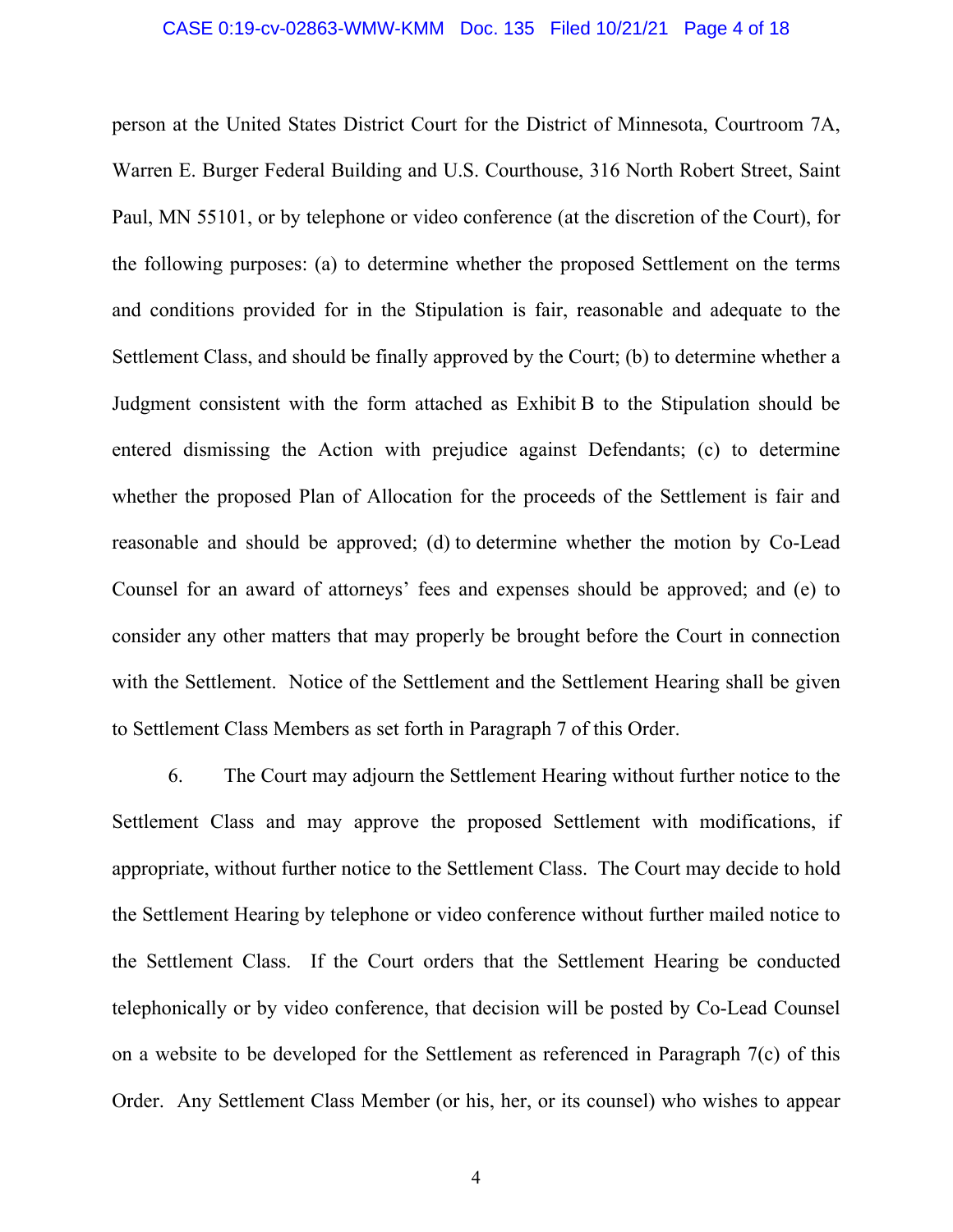#### CASE 0:19-cv-02863-WMW-KMM Doc. 135 Filed 10/21/21 Page 5 of 18

at the Settlement Hearing should consult the Court's docket and/or the Settlement website for any change in date, time or format of the hearing. Co-Lead Counsel are ordered to ensure that the Settlement website reflects the then-current time, date and format information for the Settlement Hearing.

7. **Retention of Claims Administrator and Manner of Giving Notice** – Co-Lead Counsel are hereby authorized to retain JND Legal Administration (Claims Administrator) to supervise and administer the notice procedure in connection with the proposed Settlement as well as the processing of claims, as more fully set forth below. Notice of the Settlement and the Settlement Hearing shall be given by Co-Lead Counsel as follows.

- (a) not later than ten (10) calendar days after the date of entry of this Order, Resideo shall, at no cost to the Settlement Fund, provide or cause to be provided to Co-Lead Counsel or the Claims Administrator in electronic format its security lists containing names, mailing addresses and, if available, email addresses of the purchasers and other acquirers of Resideo common stock during the Class Period;
- (b) not later than fourteen (14) calendar days after the entry of this Order (Notice Date), the Claims Administrator shall cause a copy of the Notice and the Claim Form, substantially in the forms attached to the Stipulation as Exhibits A-1 and A-2, respectively (Notice Packet), to be mailed by firstclass mail, and emailed to the extent that emails are provided, to potential Settlement Class Members at the addresses set forth in the records provided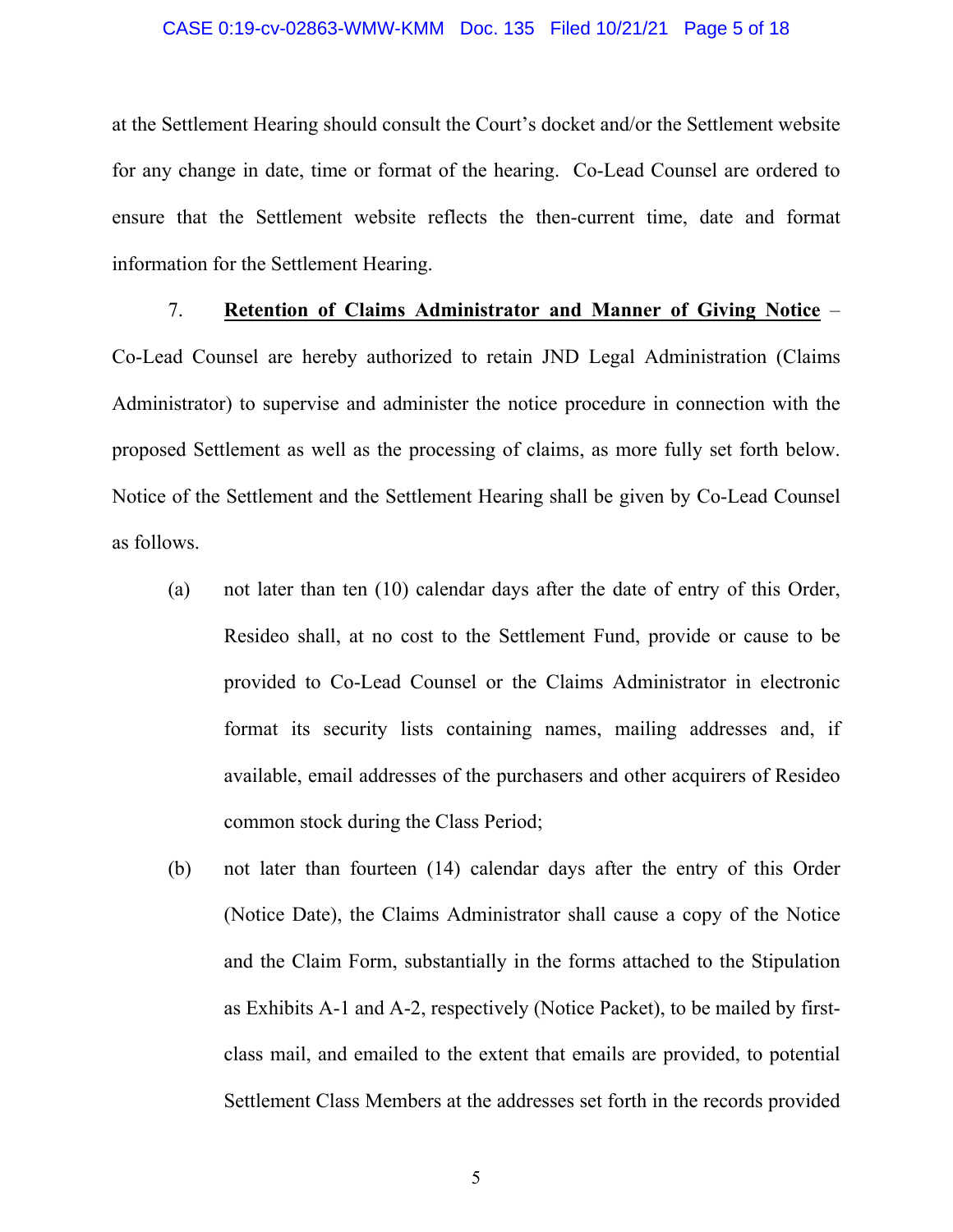by Resideo or in the records that Resideo caused to be provided, or who otherwise may be identified through further reasonable effort;

- (c) contemporaneously with the mailing of the Notice Packet, the Claims Administrator shall cause copies of the Notice and the Claim Form to be posted on a website to be developed for the Settlement, from which copies of the Notice and Claim Form can be downloaded;
- (d) not later than fourteen (14) calendar days after the Notice Date, the Claims Administrator shall cause the Summary Notice, substantially in the form attached to the Stipulation as Exhibit A-3, to be published once in *The Wall Street Journal* and to be transmitted once over the *PR Newswire*; and
- (e) not later than seven (7) calendar days prior to the Settlement Hearing, Co-Lead Counsel shall serve on Defendants' Counsel and file with the Court proof, by affidavit or declaration, of such mailing and publication.

8. **Approval of Form and Content of Notice** – The Court approves, as to form and content, the Notice, the Claim Form and the Summary Notice, attached to the Stipulation as Exhibits A-1, A-2 and A-3, respectively. The Court also finds that the mailing and distribution of the Notice and Claim Form and the publication of the Summary Notice in the manner and form set forth in Paragraph 7 of this Order (i) is the best notice practicable under the circumstances; (ii) constitutes notice that is reasonably calculated, under the circumstances, to apprise Settlement Class Members of the pendency of the Action, of the effect of the proposed Settlement (including the releases to be provided thereunder), of Co-Lead Counsel's motion for an award of attorneys' fees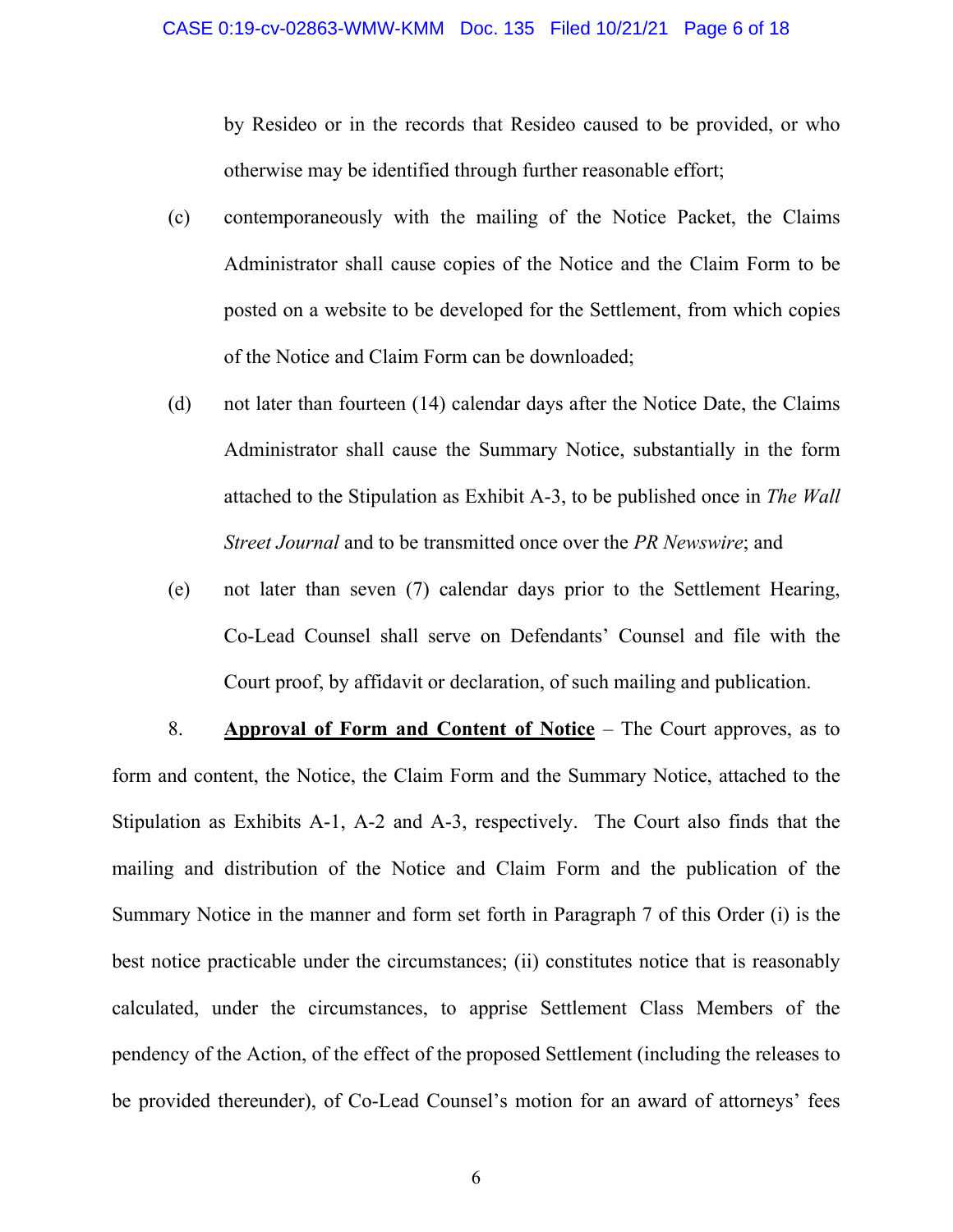#### CASE 0:19-cv-02863-WMW-KMM Doc. 135 Filed 10/21/21 Page 7 of 18

and expenses, of their right to object to the Settlement, the Plan of Allocation, and/or Co-Lead Counsel's motion for attorneys' fees and expenses, of their right to exclude themselves from the Settlement Class, and of their right to appear at the Settlement Hearing; (iii) constitutes due, adequate, and sufficient notice to all persons and entities entitled to receive notice of the proposed Settlement; and (iv) satisfies the requirements of Rule 23 of the Federal Rules of Civil Procedure, the United States Constitution (including the Due Process Clause), the Private Securities Litigation Reform Act of 1995, 15 U.S.C. § 78u-4*,* as amended, and all other applicable law and rules. The date and time of the Settlement Hearing shall be included in the Notice and Summary Notice before they are mailed and published, respectively.

9. **Nominee Procedures** – Co-Lead Counsel, through the Claims Administrator, shall make all reasonable efforts to give notice to brokers and other nominees who purchased or otherwise acquired Resideo common stock during the Class Period for the benefit of another person or entity. Such brokers and other nominees shall either: (a) within seven (7) calendar days of receipt of the Notice, request from the Claims Administrator sufficient copies of the Notice and Claim Form (Notice Packet) to forward to all such beneficial owners and, within seven (7) calendar days of receipt of those Notice Packets, forward them to all such beneficial owners; or (b) within seven (7) calendar days of receipt of the Notice, provide a list of the names and mailing addresses of all such beneficial owners to the Claims Administrator, which shall mail Notice Packets to such beneficial owners. To the extent available, brokers and other nominees shall also, within seven (7) calendar days of receipt of the Notice, provide the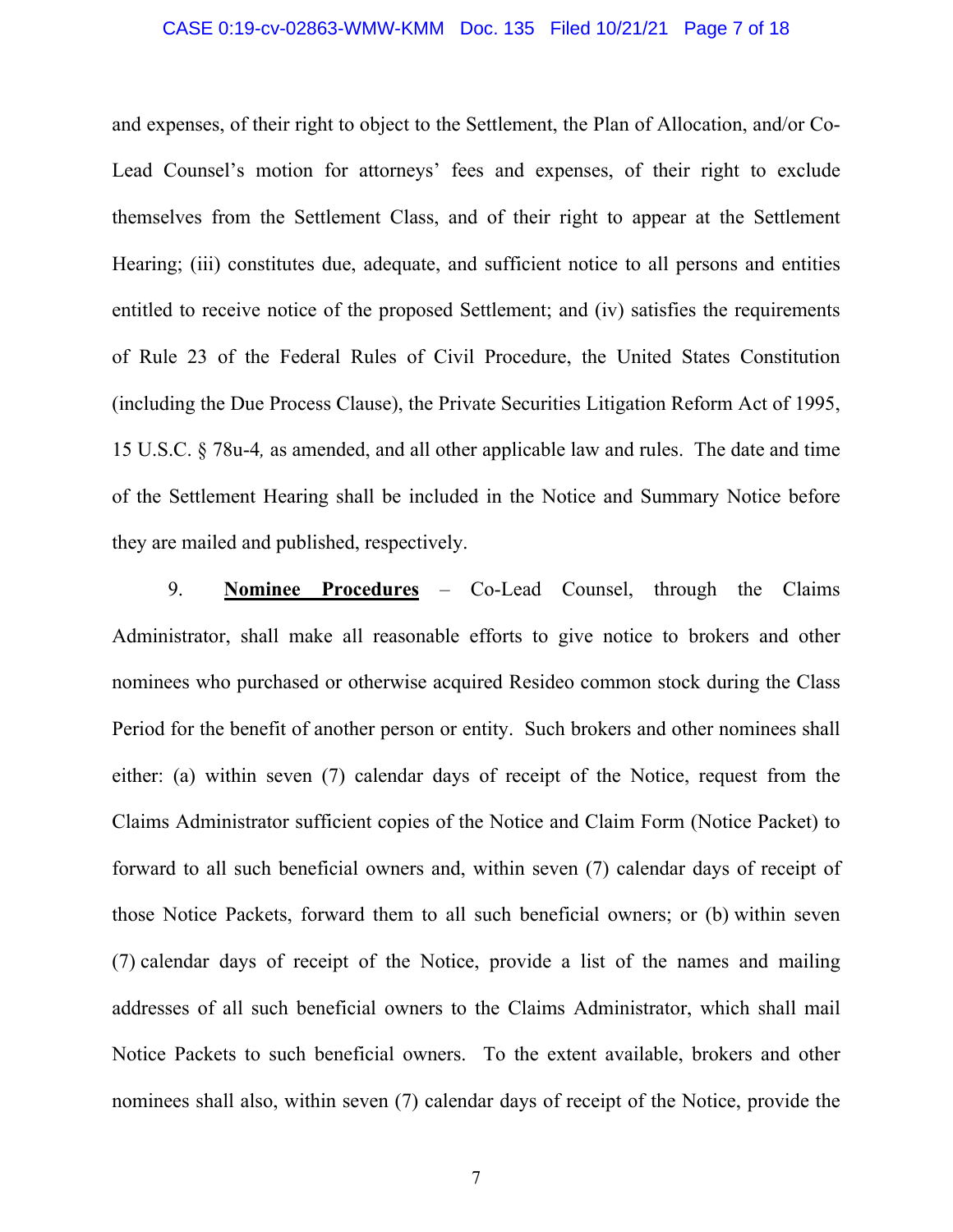#### CASE 0:19-cv-02863-WMW-KMM Doc. 135 Filed 10/21/21 Page 8 of 18

Claims Administrator with the email addresses of beneficial owners who or which have agreed to receive communications regarding his, her or its investments in Resideo common stock by email, and the Claims Administrator shall email the Notice Packet to such beneficial owners.<sup>2</sup> Upon full compliance with this Order, such nominees may seek reimbursement of their reasonable expenses actually incurred in complying with this Order by providing the Claims Administrator with proper documentation supporting the expenses for which reimbursement is sought. Such properly documented expenses incurred by nominees in compliance with the terms of this Order shall be paid from the Settlement Fund, with any disputes as to the reasonableness or documentation of expenses incurred subject to review by the Court.

10. **CAFA Notice** – As provided in the Stipulation, Defendants shall serve the notice required under the Class Action Fairness Act, 28 U.S.C. §§ 1715 *et seq.* (CAFA), no later than ten (10) calendar days following the filing of the Stipulation. Defendants are solely responsible for the costs of the CAFA notice and administering the CAFA notice. No later than seven (7) calendar days before the Settlement Hearing, Defendants shall cause to be served on Co-Lead Counsel and filed with the Court proof, by affidavit or declaration, regarding compliance with the notice requirements of CAFA.

11. **Participation in the Settlement** – Settlement Class Members that wish to be eligible to receive a distribution from the Net Settlement Fund must complete and submit a Claim Form in accordance with the instructions contained therein. Unless the

<sup>2</sup> If the seventh calendar day after receipt of the Notice falls on a Saturday, Sunday or legal holiday, the time allowed to comply with these provisions shall be extended until the end of the next business day.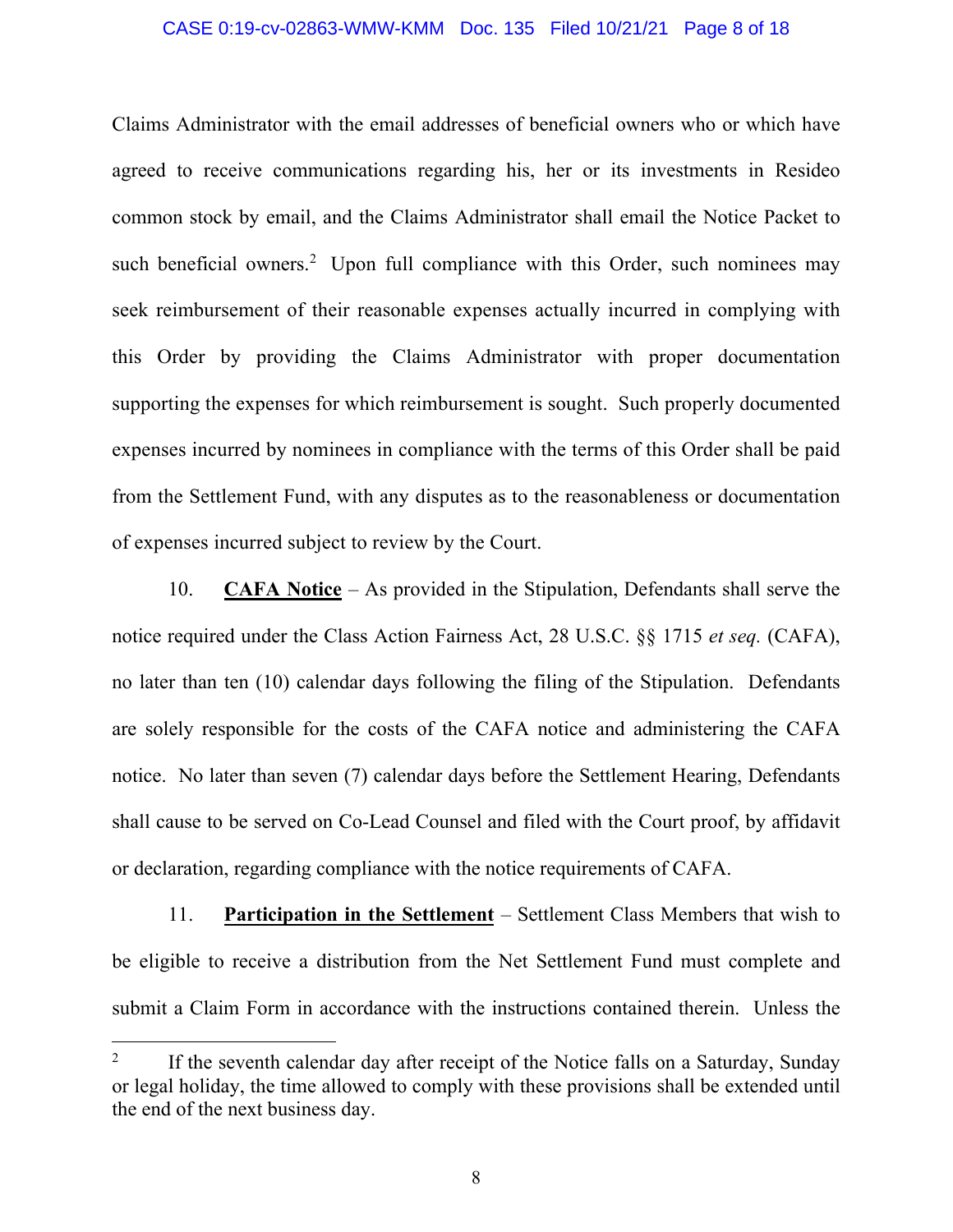#### CASE 0:19-cv-02863-WMW-KMM Doc. 135 Filed 10/21/21 Page 9 of 18

Court orders otherwise, all Claim Forms must be submitted no later than one hundred twenty (120) calendar days after the Notice Date. Notwithstanding the foregoing, Co-Lead Counsel may, at their discretion, accept late claims for processing provided that such acceptance does not delay the distribution of the Net Settlement Fund to the Settlement Class. By submitting a claim, a person or entity shall be deemed to have submitted to the jurisdiction of the Court with respect to his, her or its claim and the subject matter of the Settlement.

12. Each Claim Form submitted must satisfy the following conditions: (a) it must be properly completed, signed and submitted in a timely manner, in accordance with the provisions of the preceding paragraph; (b) it must be accompanied by adequate supporting documentation for the transactions and holdings reported therein, in the form of broker confirmation slips, broker account statements, an authorized statement from the broker containing the transactional and holding information found in a broker confirmation slip or account statement, or such other documentation as is deemed adequate by Co-Lead Counsel or the Claims Administrator; (c) if the person executing the Claim Form is acting in a representative capacity, a certification of his, her or its current authority to act on behalf of the Settlement Class Member must be included in the Claim Form to the satisfaction of Co-Lead Counsel or the Claims Administrator; and (d) the Claim Form must be complete and contain no material deletions or modifications of any of the printed matter contained therein and must be signed under penalty of perjury.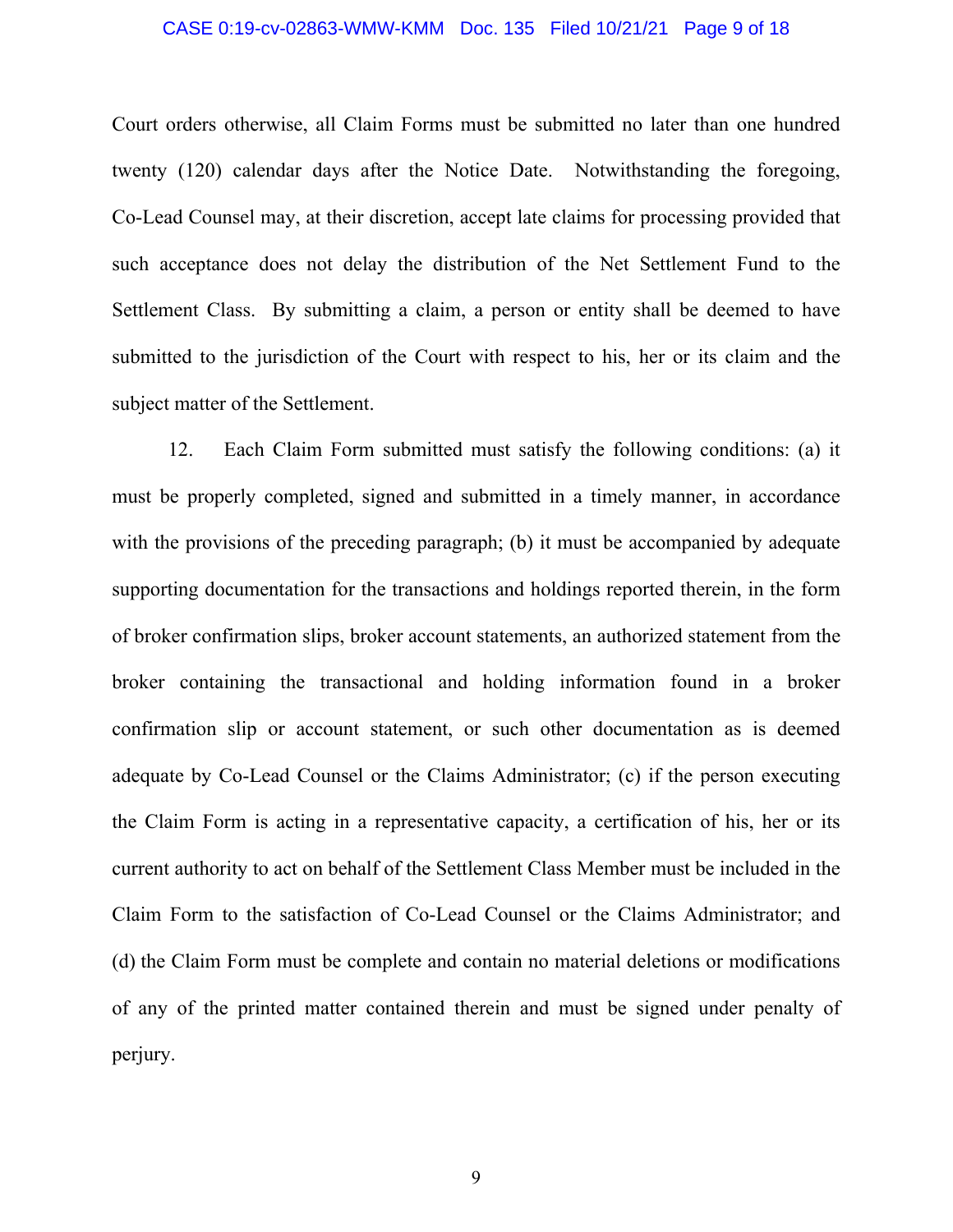#### CASE 0:19-cv-02863-WMW-KMM Doc. 135 Filed 10/21/21 Page 10 of 18

13. Any Settlement Class Member that does not timely and validly submit a Claim Form or whose Claim is not otherwise approved by the Court: (a) shall be deemed to have waived his, her or its right to share in the Net Settlement Fund; (b) shall be forever barred from participating in any distributions therefrom; (c) shall be bound by the provisions of the Stipulation and the Settlement and all proceedings, determinations, orders, and judgments in the Action relating thereto, including, without limitation, the Judgment and the releases provided for therein, whether favorable or unfavorable to the Class; and (d) will be barred from commencing, maintaining or prosecuting any of the Released Claims against each and all of the Released Defendant Parties, as more fully described in the Stipulation and Notice. Notwithstanding the foregoing, late Claim Forms may be accepted for processing as set forth in Paragraph 11 above.

14. **Exclusion From the Settlement Class** – Any member of the Settlement Class who wishes to exclude himself, herself or itself from the Settlement Class must request exclusion in writing within the time and in the manner set forth in the Notice, which shall provide that: (a) any such request for exclusion from the Settlement Class must be mailed or delivered such that it is received no later than twenty-one (21) calendar days prior to the Settlement Hearing, to: *Resideo Securities Litigation*, c/o JND Legal Administration, P.O. Box 91250, Seattle, WA 98111, and (b) each request for exclusion must (i) state the name, address, telephone number, and email address of the person or entity requesting exclusion, and in the case of entities, the name and telephone number of the appropriate representative; (ii) state that such person or entity "requests exclusion from the Settlement Class in *In re Resideo Technologies, Inc. Securities Litigation*, Case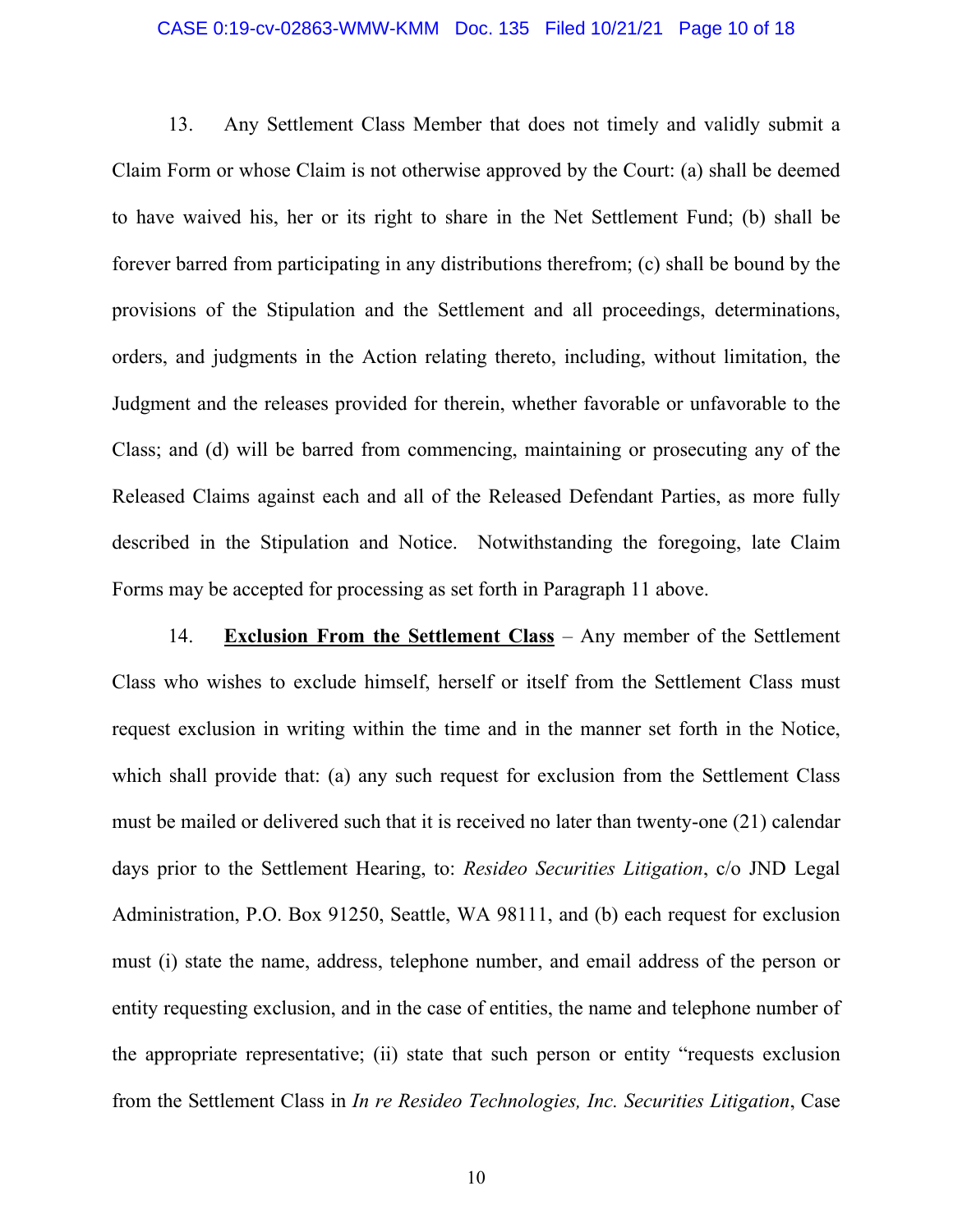No. 19-cv-02863 (WMW/KMM)"; (iii) state the number of shares of Resideo common stock that the person or entity requesting exclusion purchased, otherwise acquired (including in the Spin-Off from Honeywell) and sold during the period from the opening of trading on October 15, 2018, through and including the close of trading on February 4, 2020 (the end of the 90-day look-back period), as well as the dates and prices of each such purchase/acquisition and sale; (iv) state the number of shares of Resideo common stock held as of the close of trading on February 4, 2020; and (v) be signed by the person or entity requesting exclusion or an authorized representative. A request for exclusion shall not be effective unless it provides all the required information and is received within the time stated above or is otherwise accepted by the Court. Co-Lead Counsel are authorized to request from any person or entity requesting exclusion additional transaction information or documentation sufficient to prove his, her or its holdings and trading in Resideo common stock.

15. Any person or entity who or which timely and validly requests exclusion in compliance with the terms stated in this Order and is excluded from the Settlement Class shall not be a Settlement Class Member, shall not be bound by the terms of the Settlement or any orders or judgments in the Action and shall not receive any payment out of the Net Settlement Fund.

16. Any Settlement Class Member who or which does not timely and validly request exclusion from the Settlement Class in the manner stated in this Order: (a) shall be deemed to have waived his, her or its right to be excluded from the Settlement Class; (b) shall be forever barred from requesting exclusion from the Settlement Class in this or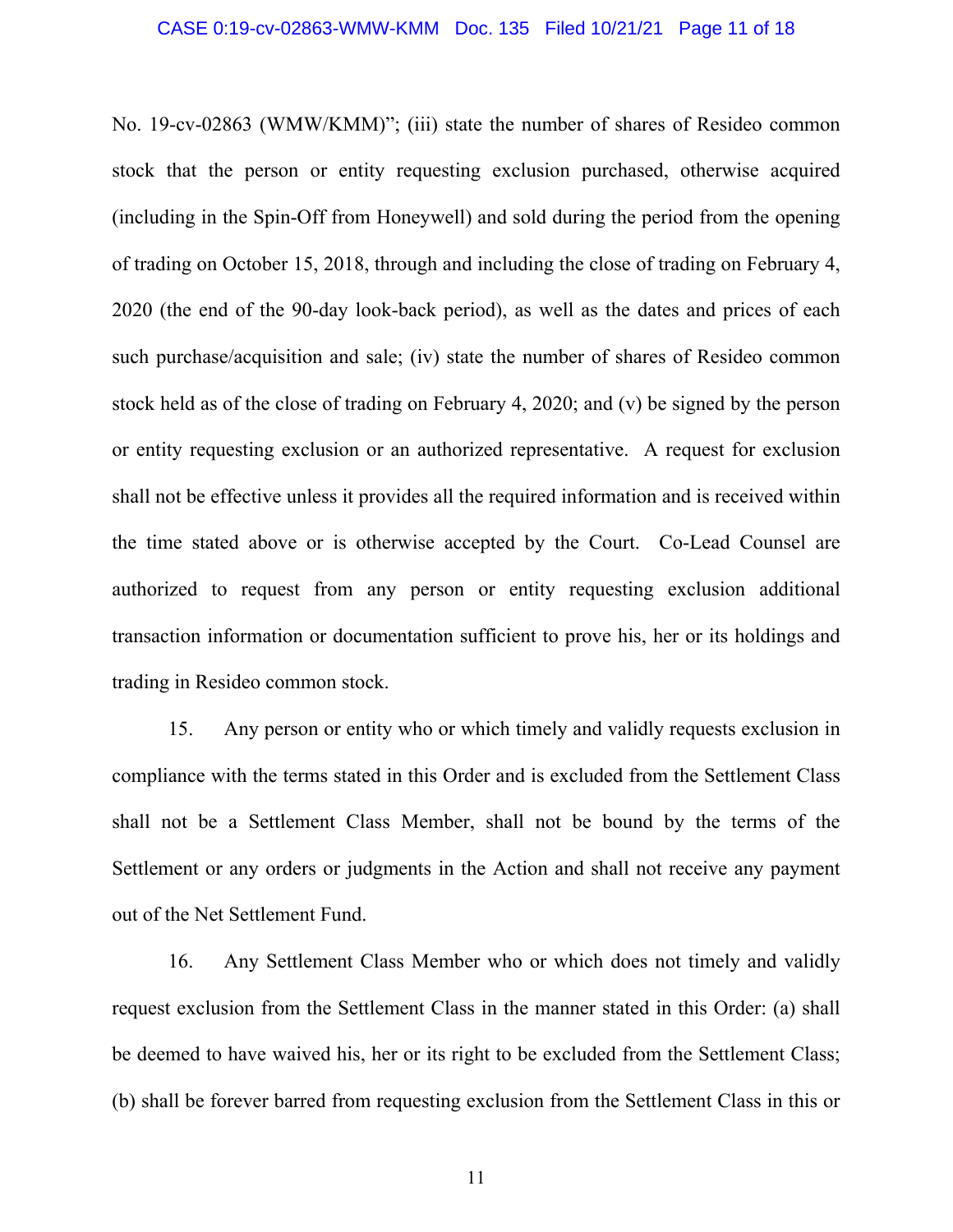#### CASE 0:19-cv-02863-WMW-KMM Doc. 135 Filed 10/21/21 Page 12 of 18

any other proceeding; (c) shall be bound by the provisions of the Stipulation and Settlement and all proceedings, determinations, orders, and judgments in the Action, including, but not limited to, the Judgment or Alternate Judgment, if applicable, and the releases provided for therein, whether favorable or unfavorable to the Settlement Class; and (d) will be barred from commencing, maintaining or prosecuting any of the Released Claims against any of the Released Defendant Parties, as more fully described in the Stipulation and Notice.

17. **Appearance and Objections at Settlement Hearing** – Any Settlement Class Member who or which does not request exclusion from the Settlement Class may enter an appearance in the Action, at his, her or its own expense, individually or through counsel of his, her or its own choice, by filing with the Clerk of Court and delivering a notice of appearance to both Co-Lead Counsel and Defendants' Counsel, at the addresses set forth in paragraph 18 below, such that it is received no later than twenty-one (21) calendar days prior to the Settlement Hearing, or as the Court may otherwise direct. Any Settlement Class Member who or which does not enter an appearance will be represented by Co-Lead Counsel.

18. Any Settlement Class Member that does not request exclusion from the Settlement Class may file a written objection to the proposed Settlement, the proposed Plan of Allocation and/or Co-Lead Counsel's motion for an award of attorneys' fees and expenses, and appear and show cause if he, she or it has any cause, why the proposed Settlement, the proposed Plan of Allocation and/or Co-Lead Counsel's motion for attorneys' fees and expenses should not be approved; *provided, however*, that no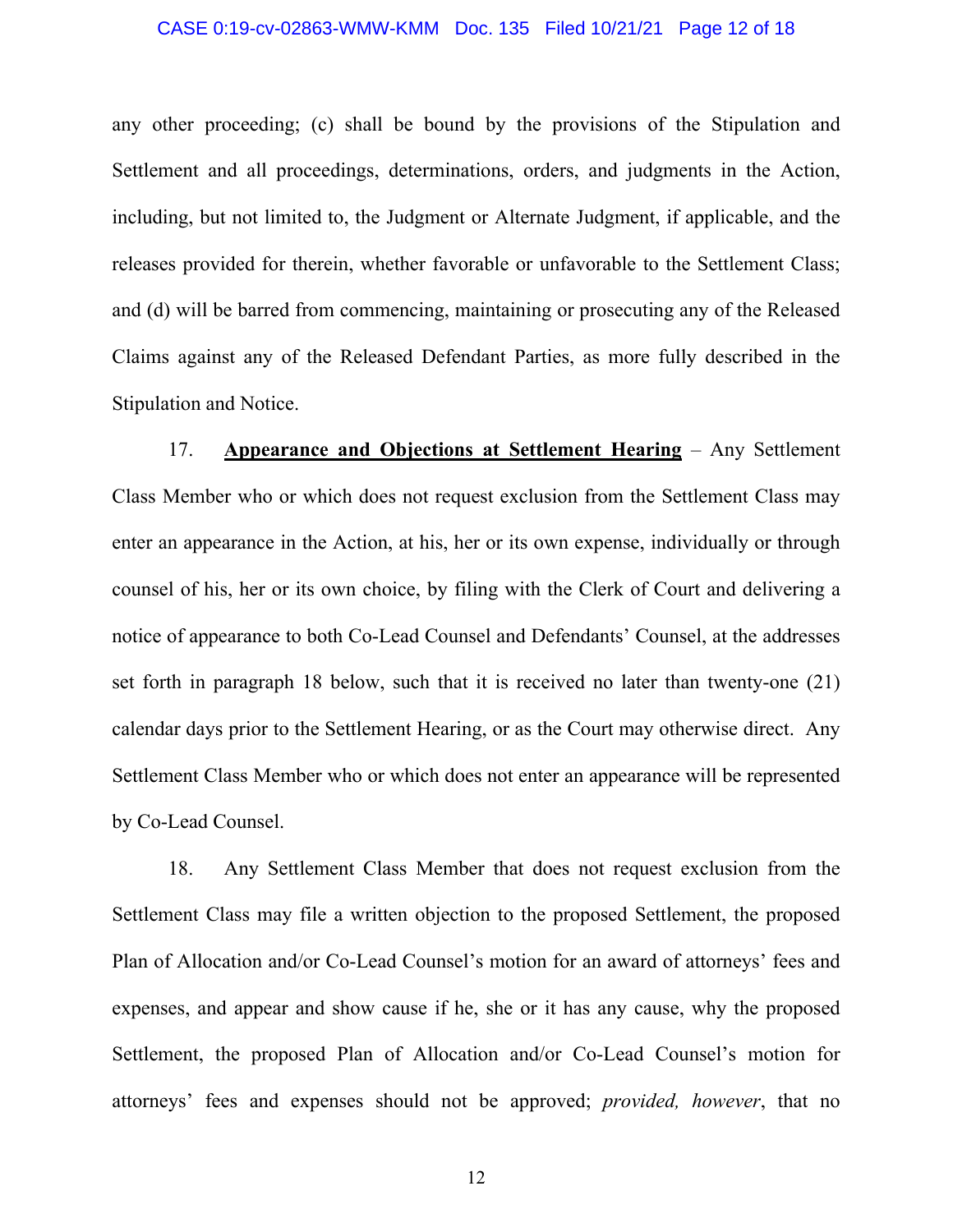Settlement Class Member shall be heard or entitled to contest the approval of the terms and conditions of the proposed Settlement, the proposed Plan of Allocation and/or the motion for attorneys' fees and expenses unless that person or entity has filed a written objection with the Court and served copies of such objection on Co-Lead Counsel and Defendants' Counsel at the addresses set forth below such that copies of such objection are received no later than twenty-one (21) calendar days prior to the Settlement Hearing.

## **Co-Lead Counsel**

Entwistle & Cappucci LLP Andrew J. Entwistle, Esq. Frost Bank Tower 401 Congress Avenue, Suite 1170 Austin, Texas 78701

> Labaton Sucharow LLP Ira A. Schochet, Esq. 140 Broadway New York, NY 10005

## **Defendants' Counsel**

Willkie Farr & Gallagher LLP Charles D. Cording, Esq. 787 Seventh Avenue New York, NY 10019

Copies of the objections must also be emailed to aentwistle@entwistle-law.com, ischochet@labaton.com and ccording@willkie.com no later than twenty-one (21) calendar days before the Settlement Hearing.

19. Any objections, filings and other submissions by the objecting Settlement Class Member must identify the case name and civil action number, *In re Resideo Technologies, Inc. Securities Litigation*, Case No. 19-cv-02863 (WMW/KMM), and they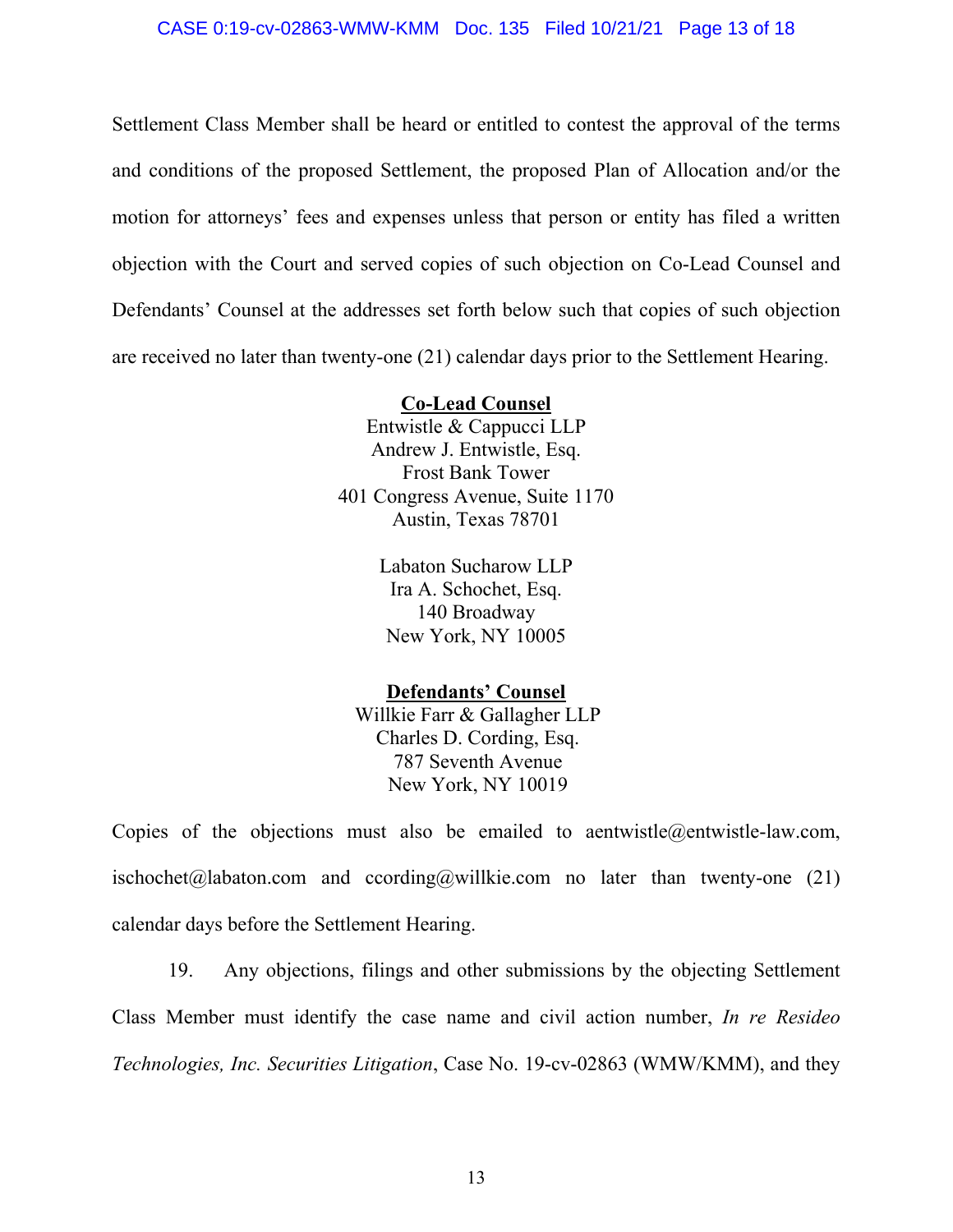#### CASE 0:19-cv-02863-WMW-KMM Doc. 135 Filed 10/21/21 Page 14 of 18

must: (a) state the name, address, telephone number and email address of the person or entity objecting and must be signed by the objector; (b) state with specificity the grounds for the Settlement Class Member's objection, including any legal and evidentiary support the Settlement Class Member wishes to bring to the Court's attention and whether the objection applies only to the objector, to a specific subset of the Settlement Class, or to the entire Settlement Class; and (c) include documents sufficient to prove membership in the Settlement Class, including documents showing the number of shares of Resideo common stock that the objecting Settlement Class Member purchased, otherwise acquired (including in the Spin-Off from Honeywell) and sold during the period from the opening of trading on October 15, 2018 through and including the close of trading on February 4, 2020 (the end of the 90-day look back period), as well as the dates and prices of each such purchase/acquisition and sale. Documentation establishing membership in the Settlement Class must consist of copies of brokerage confirmation slips or monthly brokerage account statements, or an authorized statement from the objector's broker containing the transactional and holding information found in a broker confirmation slip or account statement. Objectors that enter an appearance and desire to present evidence at the Settlement Hearing in support of their objection must include in their written objection or notice of appearance the identity of any witnesses they may call to testify and any exhibits they intend to introduce into evidence at the hearing. Objectors that intend to appear at the Settlement Hearing through counsel must also identify that counsel by name, address, and telephone number. It is within the Court's discretion to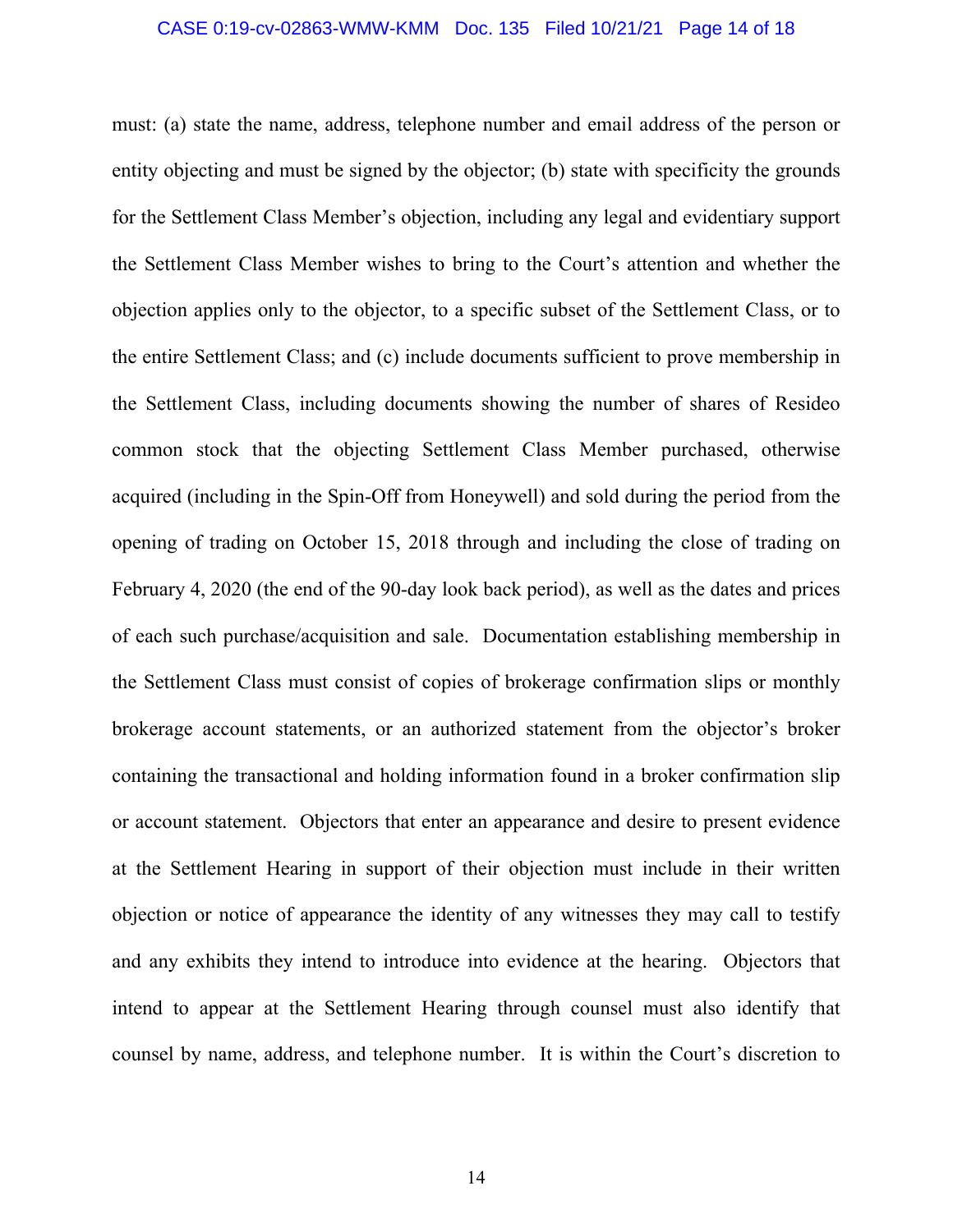#### CASE 0:19-cv-02863-WMW-KMM Doc. 135 Filed 10/21/21 Page 15 of 18

allow appearances at the Settlement Hearing either in person or by telephone or video conference.

20. Any Settlement Class Member who or that does not make his, her or its objection in the manner provided herein shall be deemed to have waived his, her or its right to object to any aspect of the proposed Settlement, the proposed Plan of Allocation, and Co-Lead Counsel's motion for an award of attorneys' fees and expenses and shall be forever barred and foreclosed from objecting to the fairness, reasonableness, or adequacy of the Settlement, the Plan of Allocation or the requested attorneys' fees and expenses, or from otherwise being heard concerning the Settlement, the Plan of Allocation or the requested attorneys' fees and expenses in this or any other proceeding.

21. **Stay of Proceedings and Injunction** – Until otherwise ordered by the Court, the Court stays all proceedings in the Action other than proceedings necessary to carry out or enforce the terms and conditions of the Stipulation. Pending final determination of whether the Settlement should be approved, the Court bars and enjoins Plaintiffs, and all other members of the Settlement Class, from commencing or prosecuting any and all of the Released Claims against each and all of the Released Defendant Parties. The Court finds that issuance of this provision is necessary and appropriate in aid of the Court's jurisdiction over this Action. The Court finds no bond is necessary for issuance of this provision.

22. **Settlement Administration Fees and Expenses** – All costs incurred in identifying Settlement Class Members and notifying them of the Settlement as well as in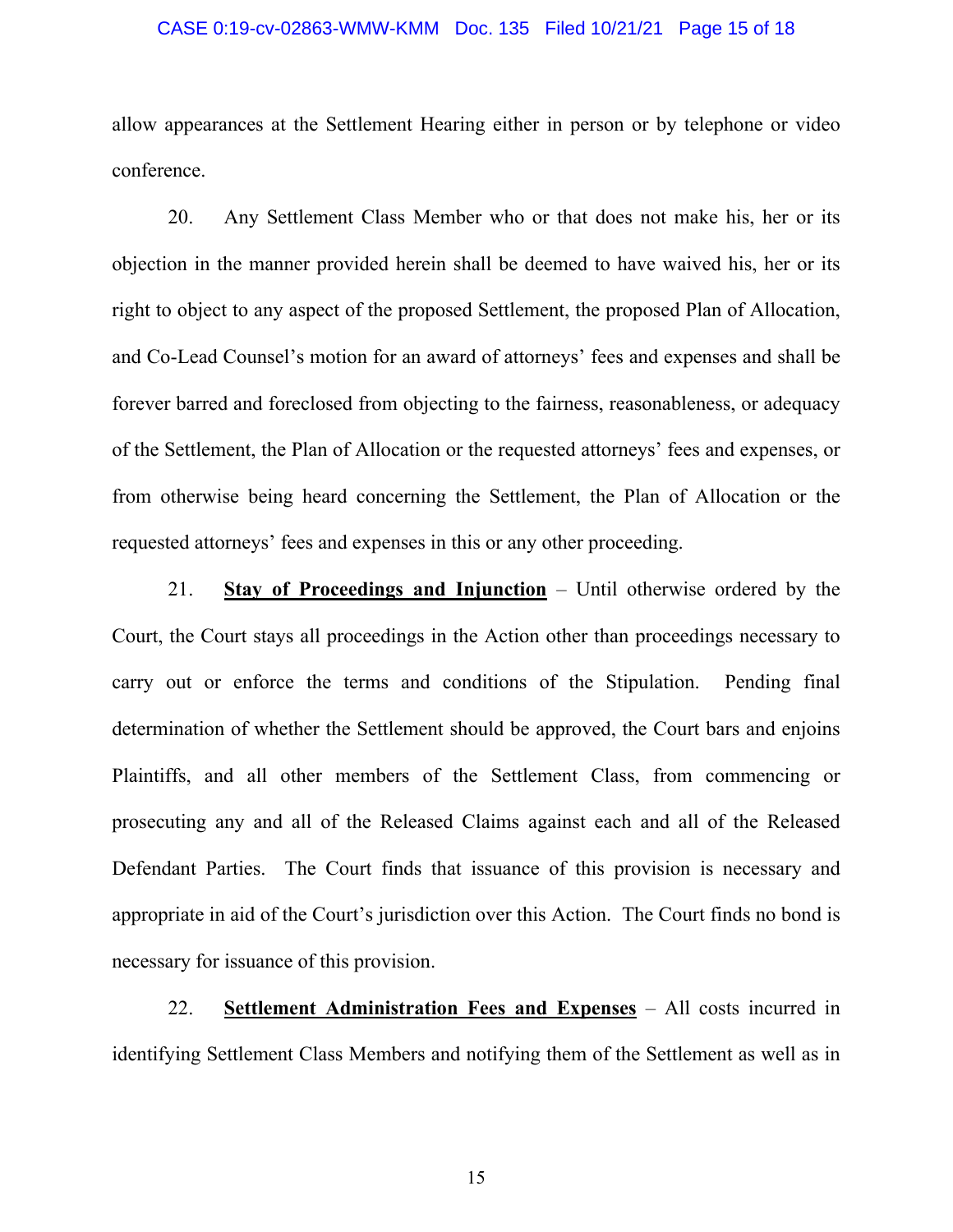#### CASE 0:19-cv-02863-WMW-KMM Doc. 135 Filed 10/21/21 Page 16 of 18

administering the Settlement shall be paid as set forth in the Stipulation without further order of the Court.

23. **Settlement Fund** – The contents of the Settlement Fund held by the Escrow Bank shall be deemed and considered to be *in custodia legis* of the Court, and shall remain subject to the jurisdiction of the Court, until such time as they shall be distributed pursuant to the Stipulation and/or further order(s) of the Court.

24. **Taxes** – Co-Lead Counsel are authorized and directed to prepare any tax returns and any other tax reporting form for or in respect to the Settlement Fund, to pay from the Settlement Fund any Taxes owed with respect to the Settlement Fund and to otherwise perform all obligations with respect to Taxes and any reporting or filings in respect thereof without further order of the Court in a manner consistent with the provisions of the Stipulation.

25. **Termination of Settlement** – If the Settlement is terminated as provided in the Stipulation, the Settlement is not approved or the Effective Date of the Settlement otherwise fails to occur, this Order shall be vacated and rendered null and void, and shall be of no further force and effect, except as otherwise provided by the Stipulation, and this Order shall be without prejudice to the rights of Plaintiffs, the other Settlement Class Members and Defendants, and Plaintiffs and Defendants shall revert to their respective positions in the Action as of immediately prior to the execution of the Term Sheet on July 30, 2021, as provided in the Stipulation.

26. **Use of this Order** – Neither this Order, the Term Sheet, the Stipulation (whether or not consummated), including the exhibits thereto and the Plan of Allocation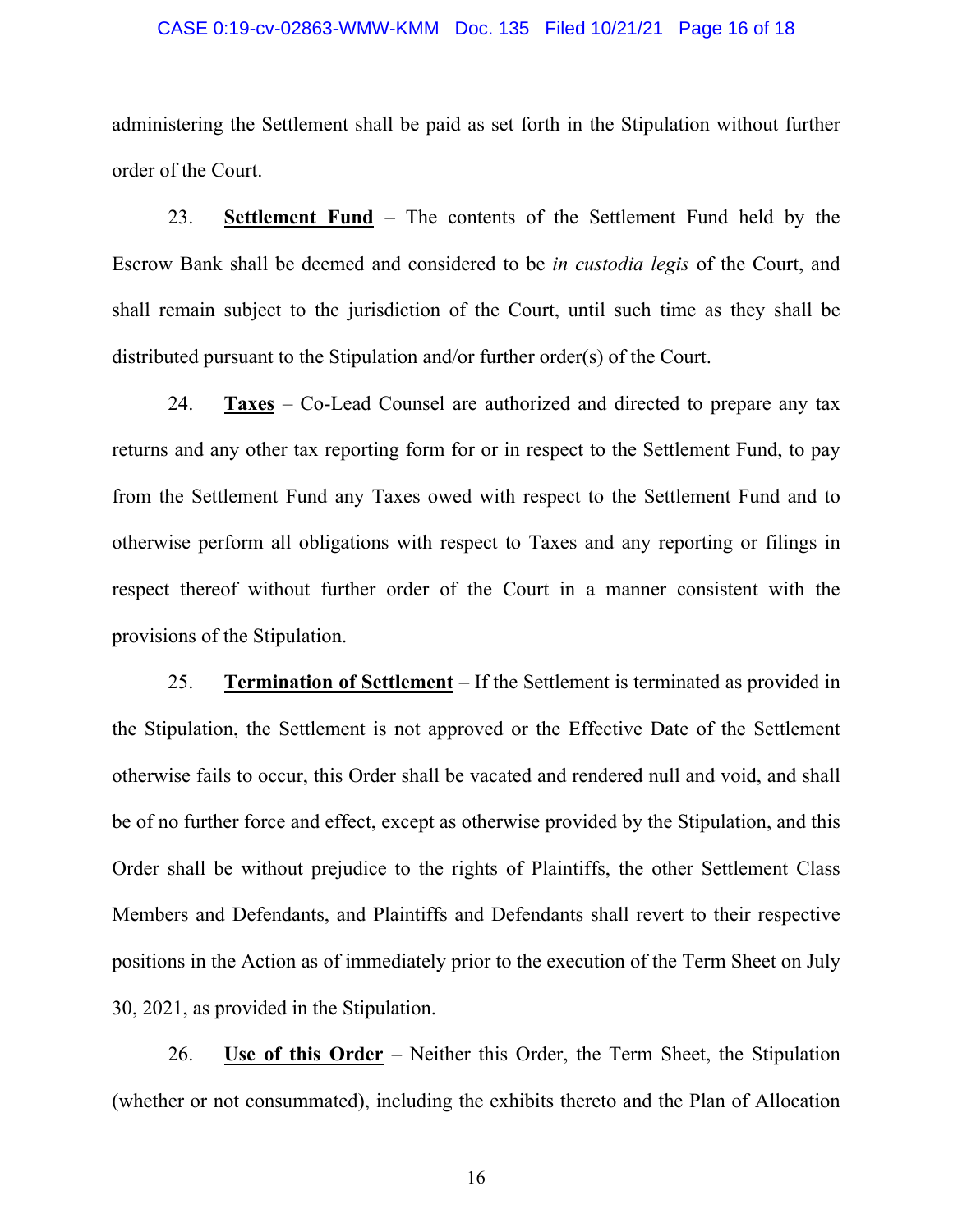#### CASE 0:19-cv-02863-WMW-KMM Doc. 135 Filed 10/21/21 Page 17 of 18

contained therein (or any other plan of allocation that may be approved by the Court), the negotiations leading to the execution of the Term Sheet and the Stipulation, nor any proceedings taken pursuant to or in connection with the Term Sheet, the Stipulation and/or approval of the Settlement (including any arguments proffered in connection therewith): (a) shall be offered against any of the Released Defendant Parties as evidence of, or construed as, or deemed to be evidence of any presumption, concession, or admission by any of the Released Defendant Parties with respect to the truth of any fact alleged by Plaintiffs or the validity of any claim that was or could have been asserted or the deficiency of any defense that has been or could have been asserted in this Action or in any other litigation, or of any liability, negligence, fault, or other wrongdoing of any kind of any of the Released Defendant Parties or in any way referred to for any other reason as against any of the Released Defendant Parties, in any arbitration proceeding or other civil, criminal or administrative action or proceeding, other than such proceedings as may be necessary to effectuate the provisions of the Stipulation; (b) shall be offered against any of the Released Plaintiff Parties, as evidence of, or construed as, or deemed to be evidence of any presumption, concession or admission by any of the Released Plaintiff Parties that any of their claims are without merit, that any of the Released Defendant Parties had meritorious defenses or that damages recoverable under the Complaint would not have exceeded the Settlement Amount or with respect to any liability, negligence, fault, or wrongdoing of any kind, or in any way referred to for any other reason as against any of the Released Plaintiff Parties, in any arbitration proceeding or other civil, criminal or administrative action or proceeding, other than such proceedings as may be necessary